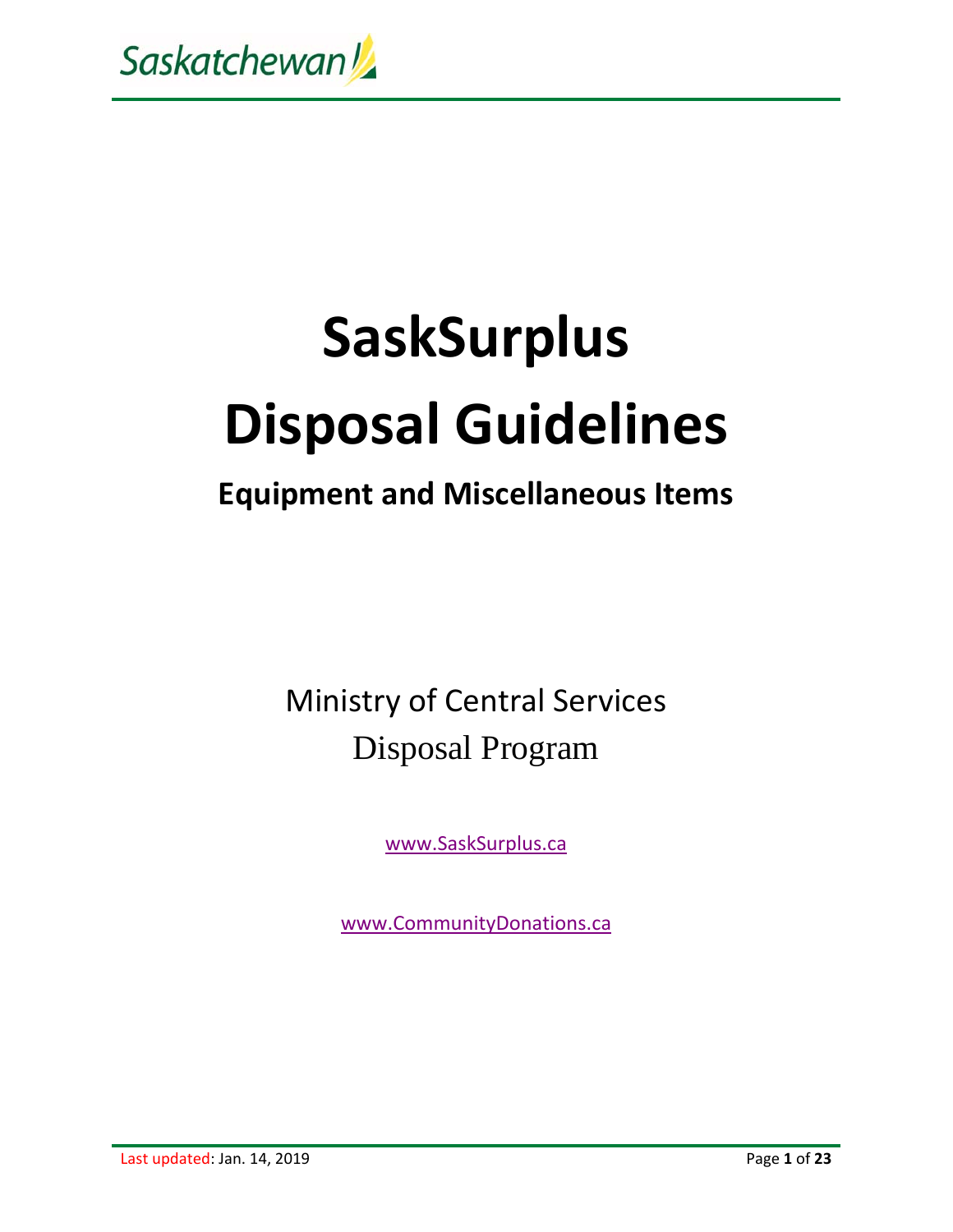Saskatchewan!

#### **Table of Contents**

| $\mathbf{1}$ |  |
|--------------|--|
| 2            |  |
| 3            |  |
| 4            |  |
| 5            |  |
| 6            |  |
| 7            |  |
| 8            |  |
| 9            |  |
| 10           |  |
| 11           |  |
| 12           |  |
| 13           |  |
| 14           |  |
| 15           |  |
| 16           |  |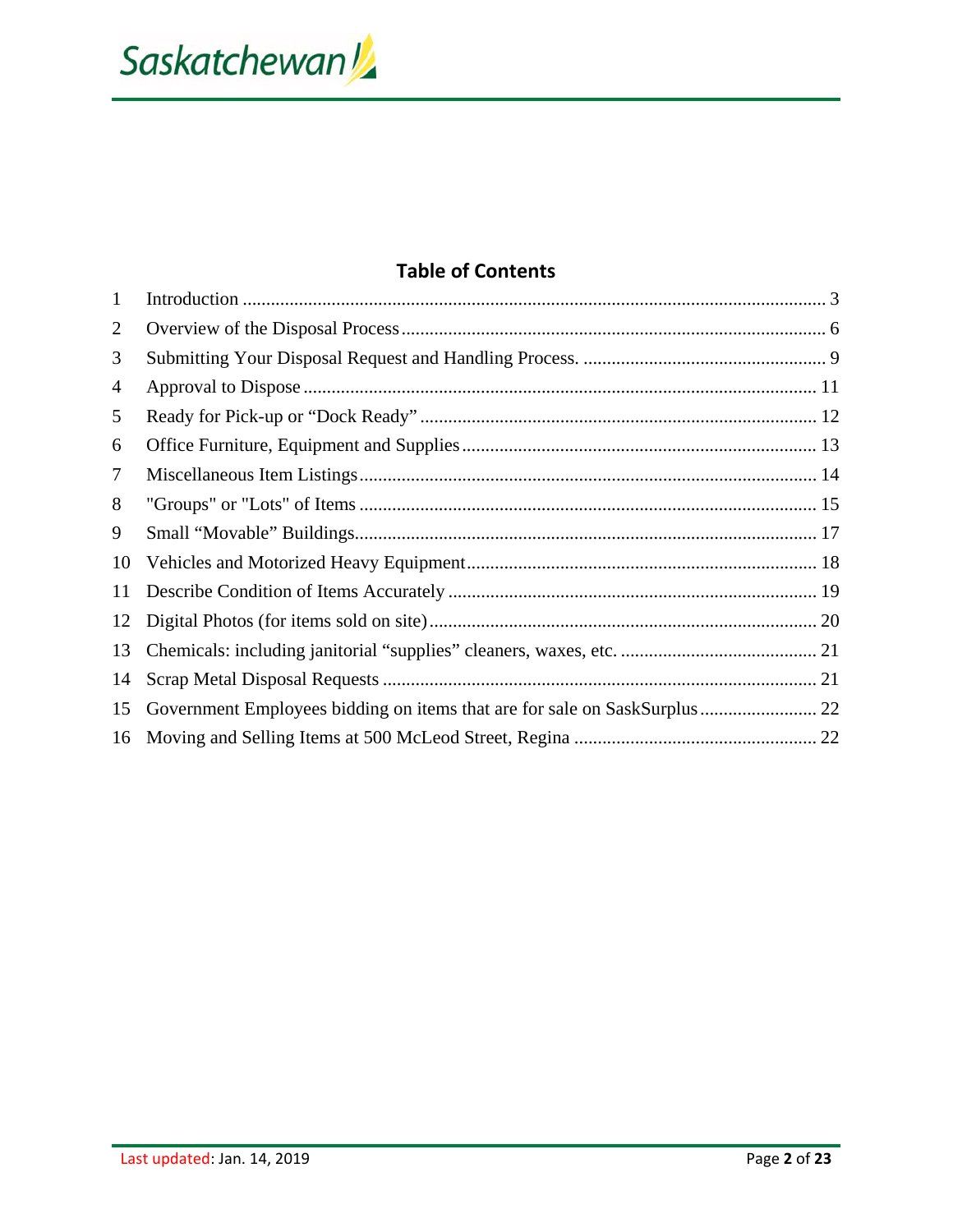#### **1 Introduction**

The first step in the disposal of government assets is ensuring there is no further use within your own ministry for the asset(s).

Central Services, Disposal Program coordinates the disposal of used government‐owned surplus assets. The Disposal Program manages two methods of disposing of government assets:

#### **The Communality Donation Program**

Typical office furniture, equipment and supplies including office electronics are donated to community organizations through the Community Donations website. Click on the links below to download the **Community Donations Posting Guidelines** and related policies regarding electronics

#### **SaskSurplus – Sale Program**

Vehicles, heavy equipment and miscellaneous equipment is sold to the public through the SaskSurplus website. Click on the links below to download the **SaskSurplus Disposal Guidelines** and related disposal forms.

All of the information is on our website at www.SaskSurplus.ca Please click on the link in the lower left corner: **Disposal Forms, Documents and Guidelines**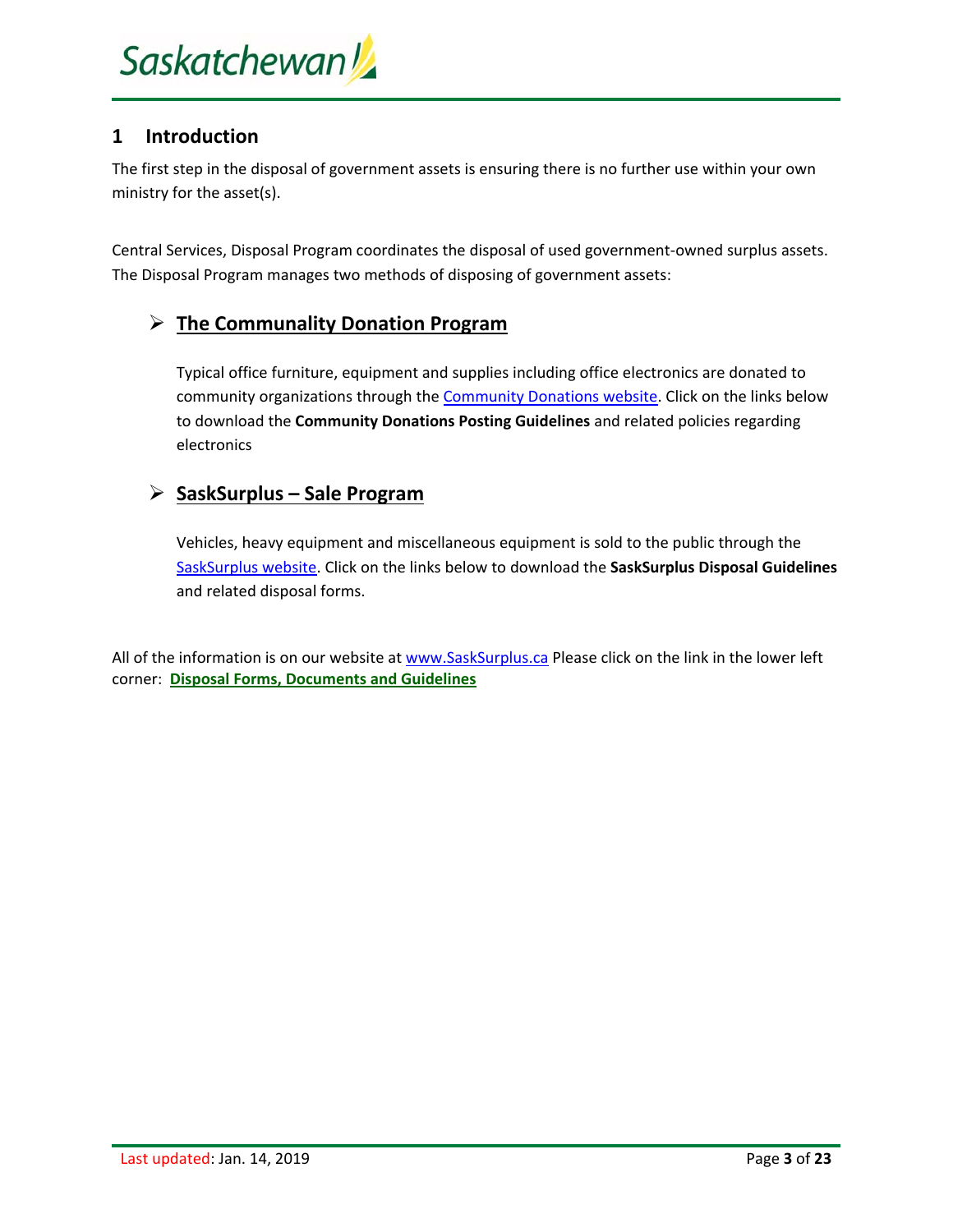

#### **The Community Donation Program**

The Community Donation Program (CDP) is used to dispose of "Typical" office furniture, equipment and supplies including office electronics. Items are donated to community organizations throughout the province.

The Community Donation Program is a web-based program that provides community organizations across Saskatchewan with the opportunity to acquire used government "office" furniture, equipment and supplies free of charge.

Community‐based organizations can select items from an inventory of usable office furnishings no longer needed by government organizations. Different items are posted each week and one organization is randomly chosen to receive each item/posting.

Please visit the Community Donations website for more information at www.CommunityDonations.ca

Government offices that have surplus office furniture, equipment and supplies need to review:

- **Community Donations Posting Guidelines**
- **Electronic Equipment Recycle Policy (e-Waste)**
- **Electronic Storage Media Disposal Policy**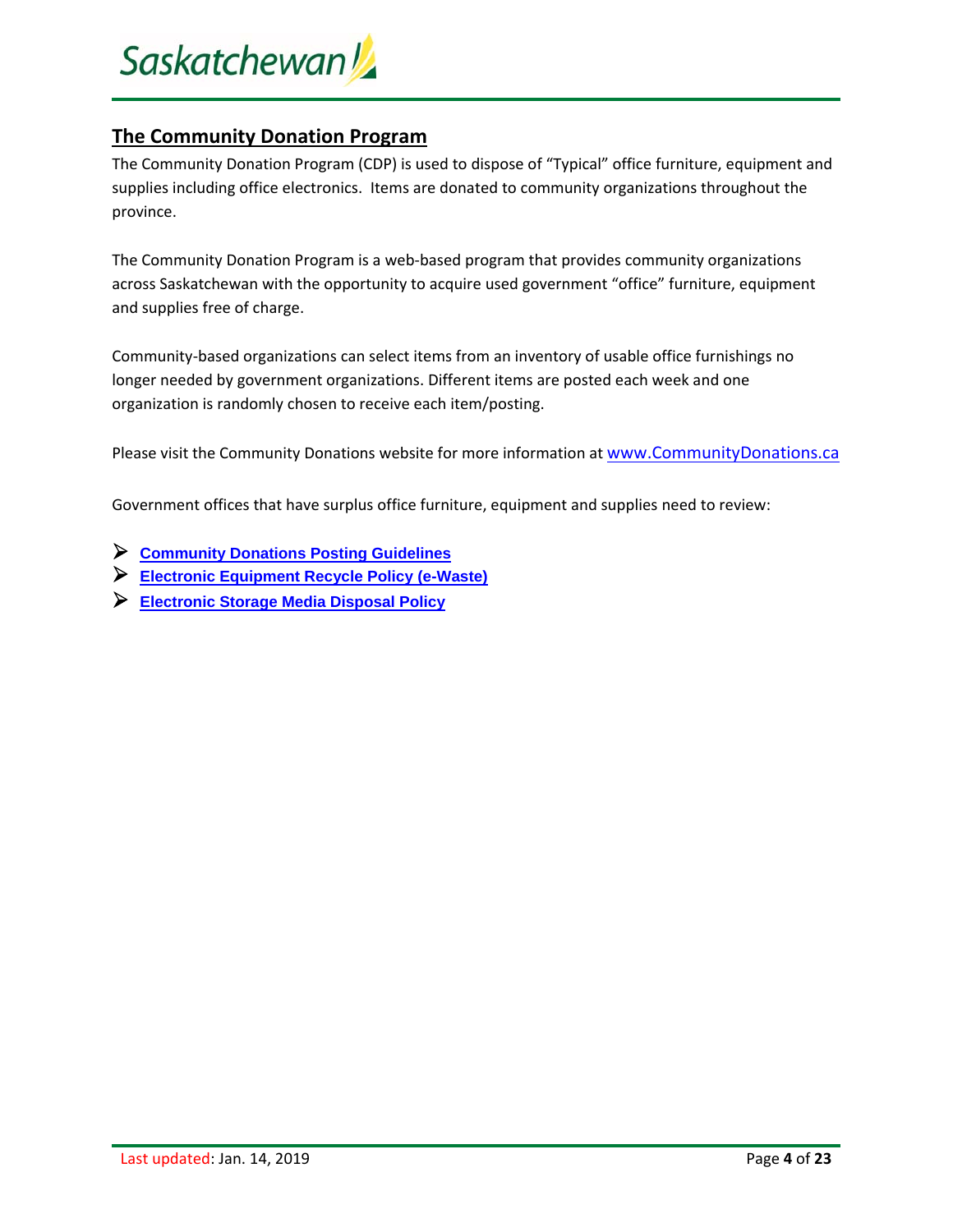# Saskatchewan!

#### **SaskSurplus Sale Program**

Vehicles, heavy equipment and miscellaneous equipment is sold to the public through the SaskSurplus website.

Ministries or agencies need to officially declare all other assets (non‐office related) surplus to the Central Services, Disposal Program using one of the "Disposal Request" forms below.

Government offices that have surplus vehicles, equipment and supplies need to review:

- **SaskSurplus Disposal Guidelines**
- **Vehicle and Motorized Equipment Disposal Request**
- **Miscellaneous Item Disposal Request Form**
- **Scrap Metal Disposal Request**

Although the following is primarily for Office equipment, the following policy documents should also be reviewed:

- **Electronic Equipment Recycle Policy (e-Waste)**
- **Electronic Storage Media Disposal Policy**

All disposal requests are **required to be approved by the appropriate ministry/agency people with disposal authority.** This would typically be an out of scope director or delegated manager. The disposal program requires notification of any delegated authority given. A simple email to SaskSurplus@gov.sk.ca will do. All disposal approvals can be approved by signing the form and submitting or sending approval by email to SaskSurplus@gov.sk.ca. with the disposal document attached

Most government assets are sold to the public through the "SaskSurplus Sale Program" www.SaskSurplus.ca. When submitting your Disposal Requests please keep in mind, you are advertising and selling your items to the public.

#### **Please review each of the detailed instruction below before on submitting your disposal requests.**

**Please visit our website** at www.SaskSurplus.ca **and download up to‐date disposal guidelines, forms and policies.** Please click on the link in the lower left corner: **Disposal Forms, Documents and Guidelines**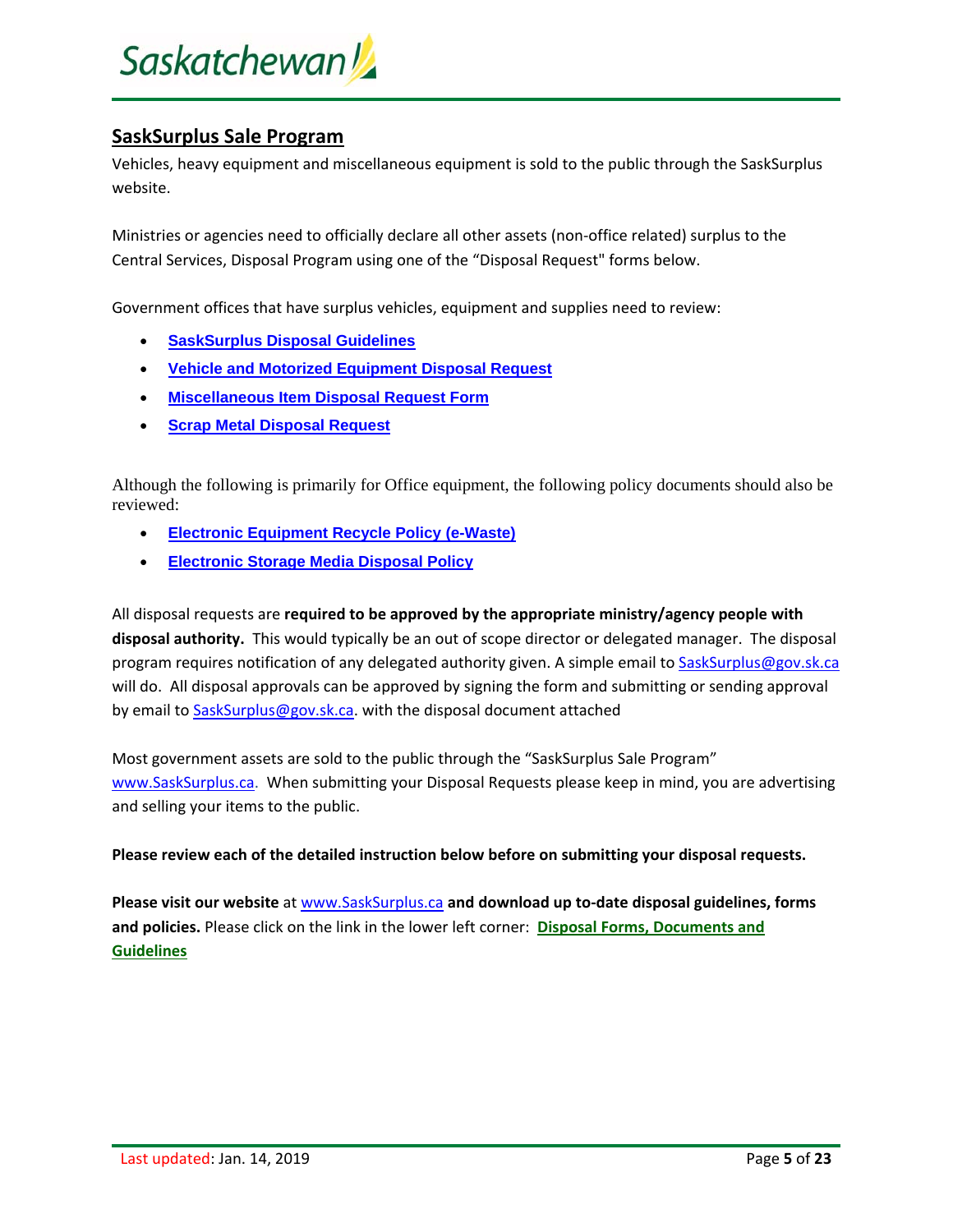

#### **2 Overview of the Disposal Process**

- a. The deadline for receiving disposal requests for the next month's sale is the last day of the month.
- b. Information received on disposal requests is entered onto a master sale spreadsheet for each sale.
- c. Each item is given a unique sale number.
- d. Each picture received is also given the same unique sale number along with any supporting documents to be advertised to the public.
- e. Information and confirmation as described below is returned to the disposal contact along with instructions for the sale.
- **f. SaskSurplus sales open the 2nd Wednesday of each month and close on the 3rd Wednesday at 10 A.M. sharp.**
- g. SaskSurplus receives bids through the open sale period. Bids are entered into the master sale spreadsheet.
- h. When the sale closes the bids are analysed as to who is the highest bidder. Results are usually finalized on Thursday or Friday at the latest.
- i. Bidders are notified what they have won and are also notified that they have 5 business days to pay for and pick‐up their items.
- j. Disposal contacts in each area are also notified of the successful bidders and when the items have been paid.
- k. It is the disposal contact's responsibility to ensure they are available to release the items or have someone delegated to be there to release.
- **l. Review of the dates. Disposal contacts are required to be available from the 2nd Wednesday of each month to the to approximately the 4th Friday of the month.**
- m. Financial information is usually completed in the first week of the month for the previous months sales activity and forwarded to ministries or agencies.
- **a) When items are approved for sale you will receive by email confirming the sale dates and the following documents and disposal contact's responsibilities;**
	- i) An **updated Disposal Request** with sale numbers. Sale numbers are assigned by SaskSurplus as confirmation for items being disposed of or being sold in the next sale.
	- ii) **Item Sale Information Sheets – to be attached to each item**
	- iii) **Release Slips** for items Bidder to sign retained by Ministry;
	- iv) If applicable a **Tow Only Disclaimer** Bidder to sign and submit to SaskSurplus, 500 McLeod Street, before payment is made.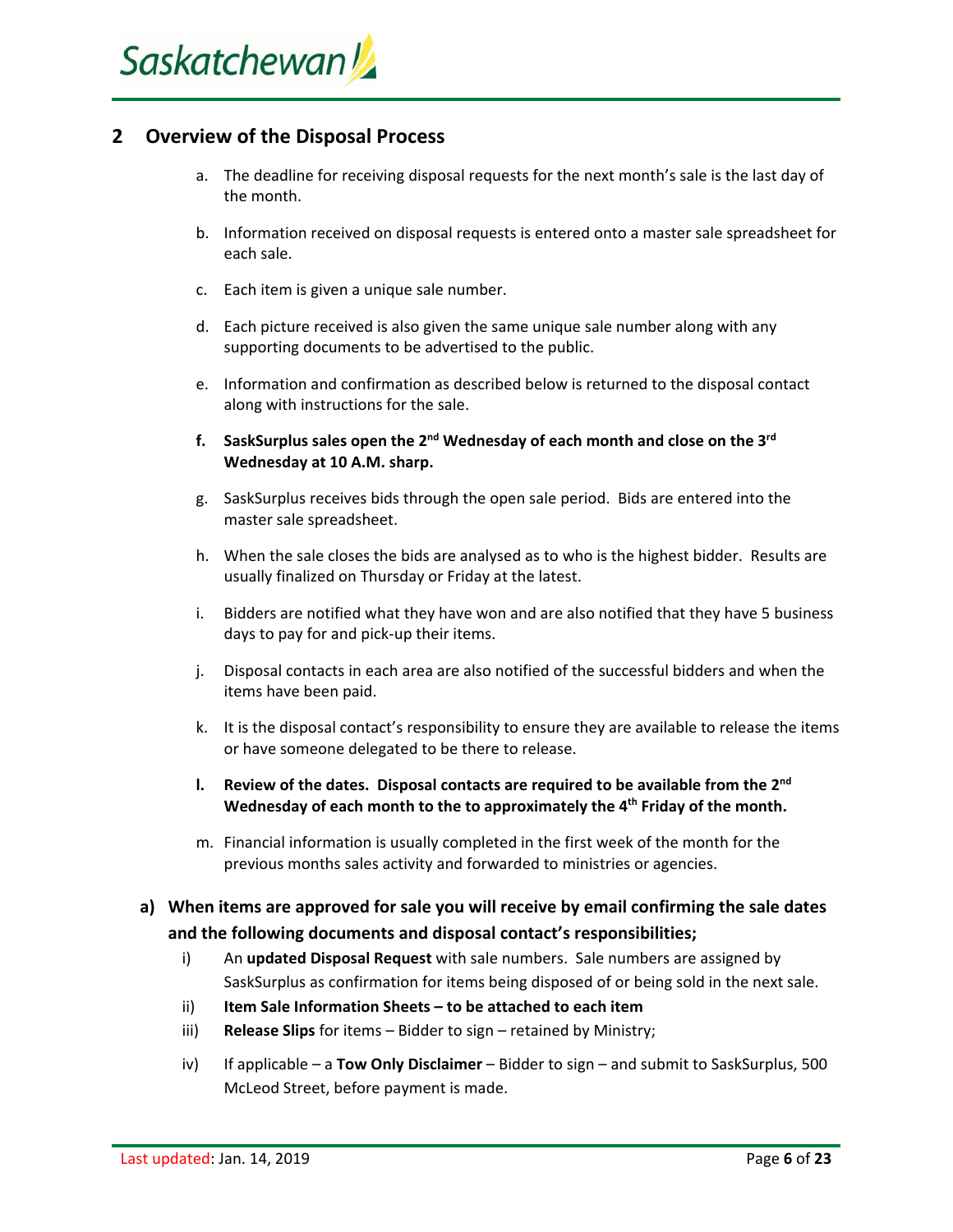#### **Disposal Contact's Responsibilities:**

- v) Please confirm, by return email, that you'll be available for the dates shown in in the email
- vi) If you will be on vacation or away from the office, please inform us of your alternate contact person and forward this information to them.
- vii) Let us know immediately if public viewing is a problem. We will look at other options.
- viii) **PRINT and REVIEW** the **Item Information Sheets** sent for errors or item(s) not described properly including accurate condition descriptions.
- ix) **Attach Item Information Sheets to item**(s) being sold so bidders know what the sale number for your items is so there is no confusion.
- x) **Review your item postings on the website** on sale opening day. (www.SaskSurplus.ca)
- xi) Photos and more detailed information. (such as condition, problems, etc.) Contact SaskSurplus immediately to correct any errors or omissions.
- xii) **PRINT and REVIEW the Release Slip(s).** Have the successful bidder(s) of each of your items**, sign the Release Slip(s),** that pertain to each item, and keep for your ministry records.
- xiii) **PRINT and REVIEW the Tow Only Disclaimer(s).** Post or attach the disclaimer on the windshield along with the information on vehicles. Successful bidder(s) is responsible to **sign the Tow Only Disclaimer**(s) and **submit PDF copy to SaskSurplus by email sasksurplus@gov.sk.ca or by fax 306‐787‐2092.**
- **b) After the sale is complete, the Disposal Contact will receive an email with the following instructions and attachments.**
	- i) "**List of Successful Bidders"** for your items that were listed in the recent SaskSurplus Sale.
	- ii) **\*\*** If anyone asks how much an item(s) sold for, you can ONLY release the selling price. To protect the privacy of the bidder, **DO NOT release any names.**

#### iii) **Notification:**

- 1. SaskSurplus will notify the successful bidders to pay and pick‐up items.
- 2. SaskSurplus will notify you (the contact person) by email ONLY when the item(s) have been paid for so you can release the item(s). If you are no longer the contact person meeting the bidder due to vacation or any other reason, please let us know immediately.
- iv) **Pick‐Up:**
	- 1. The successful bidder is responsible to remove items from premises within 5 business days of notification or as mutually agreed.
	- 2. It is the disposal contact's responsibility to let us know if your items have **not** been picked‐up or if you are unable to contact the bidder to make suitable pickup arrangements. Please contact us by email to SaskSurplus@gov.sk.ca or call 306‐ 787‐2062 or 306‐787‐2238.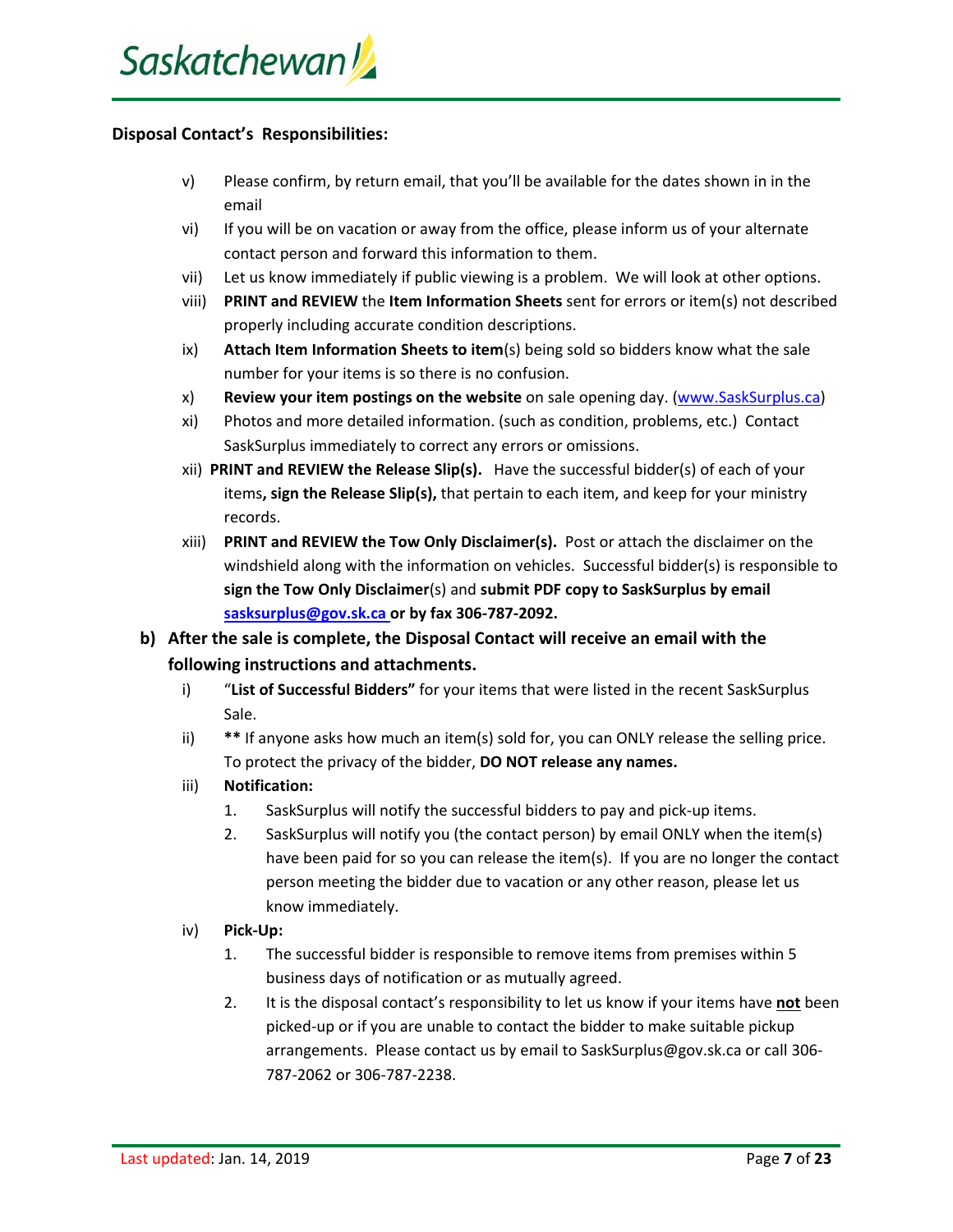#### v) **Payments:**

- 1. We strongly advise bidders contact SaskSurplus to make payment.
- 2. Ministry of Central Services, SaskSurplus, 500 McLeod Street, Regina SK S4N 4Y1, Visa/Master Card Payments can be taken by Phone: 306‐787‐2062 or 306‐787‐2238.

#### vi) **Methods of Payment:**

- 1. **Visa or Master Card**, The maximum allowable payment is \$10,000 including tax.
- 2. **Bank Draft, Money Order or Certified Cheque**, (no personal or business cheques) Made Payable to "Minister of Finance"
- 3. **Interac/Debit** ‐ can ONLY be accepted in person at 500 McLeod Street, Regina Sask. S4N 4Y1
- 4. DO NOT accept cash payments ‐ **Cash,** in the exact amount, can ONLY be accepted at 500 McLeod Street, Regina SK S4N 4Y1

#### vii) **Taking payments on site**

- 1. We strongly discourage receiving payment on site but bidders may insist to pay you directly. If you agree to accept payment on behalf of the Saskatchewan Government you will need to:
- 2. Notify us immediately in writing by email to SaskSurplus@gov.sk.ca that you are or will be accepting a payment, include who the payment is from and the exact amount on the cheque.
- 3. Ensure the payment is ONLY a certified cheque, bank draft or money order (no personal or business cheques). Ensure cheque etc. is made payable to the "Minister of Finance".
- 4. Ensure the cheque etc. is in the exact amount that is shown on the "Successful Bidders List"
- 5. Fax a copy of the certified cheque/bank draft/money and the release slip immediately to 306‐787‐2092.
- 6. Send payment immediately by a secure courier or registered mail to: SaskSurplus, 500 McLeod, Regina Sask. S4N 4Y1.
- 7. For audit purposes retain proof of shipment including tracking numbers.

#### viii) **Tow Only Vehicle Disclaimers:**

- 1. Successful bidders must sign the "Tow Only Vehicle Disclaimer(s)" acknowledgment and return it to SaskSurplus by fax 306‐787‐2092, by email as a PDF attachment to Sasksurplus@gov.sk.ca or in person to us.
- 2. We will not accept payment until these are signed and returned to us.
- 3. Vehicle(s) should not to be driven without repairs and a new inspection.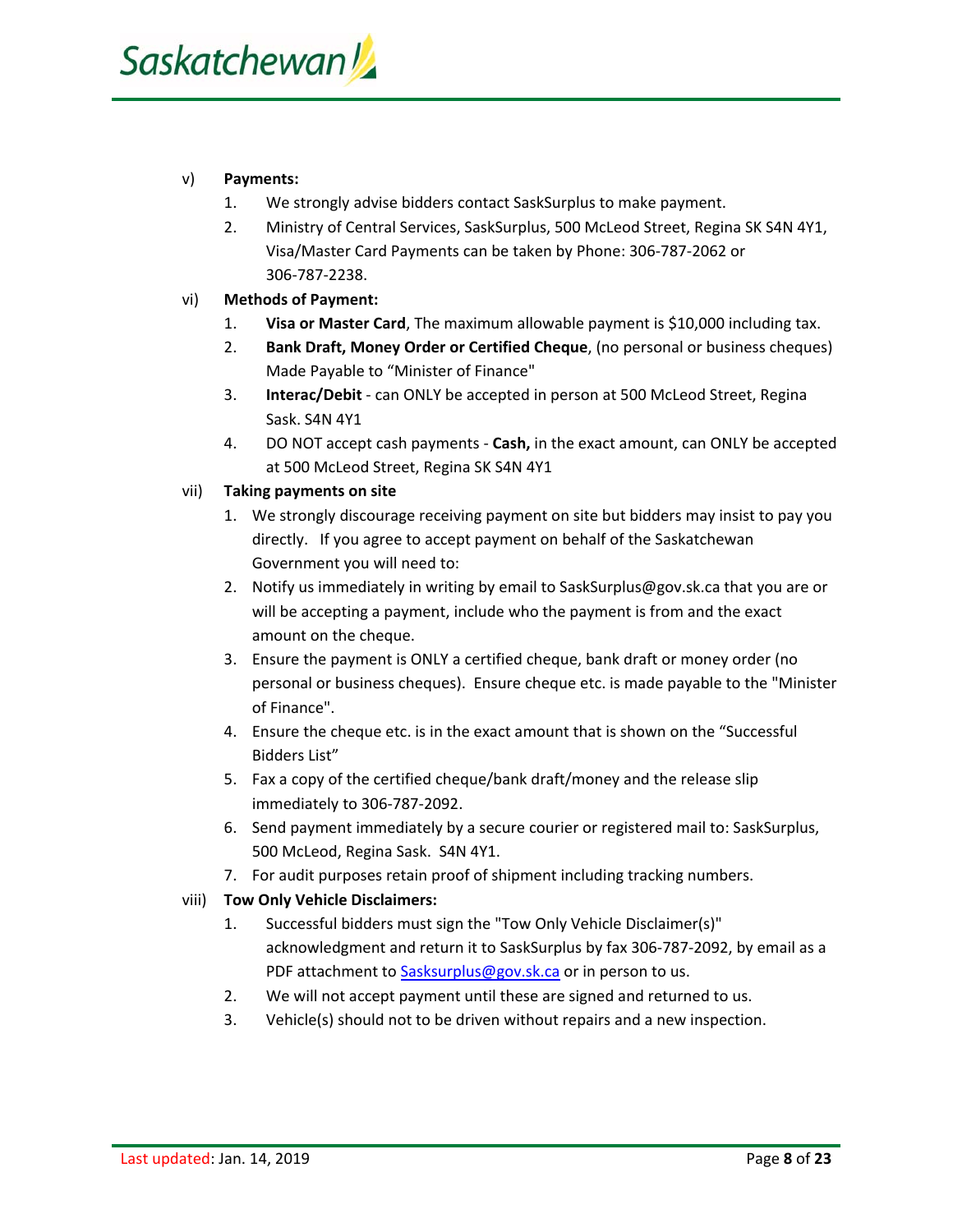#### ix) **Release Slips:**

- 1. It is your responsibility (the contact person) to ensure the bidder signs the "Release Slip "acknowledging that their "goods were received".
- 2. Retain the original copy of the "Release Slip" for your records and audit purposes. We are no longer asking you to fax us a back‐up copy.

#### **3 Submitting Your Disposal Request and Handling Process.**

- **a)** The deadline for receiving disposal requests for the next month's sale is the last day of the month. Depending on the volume of disposal requests received will also determine if we can process all of the requests received for the next sale.
- **b)** Disposal Request Forms are required to be submitted by email, on flash drives, on USB Key or on CDs in Excel Spreadsheet format ONLY, no PDF or just emails submissions. PDF signed copies will be accepted for "approvals" only. We don't have the time to retype.
- **c)** One email per disposal request.
	- i) Vehicles One "vehicle disposal request" per email with JPG pictures and any other documents.
	- ii) Miscellaneous Items One spreadsheet can accommodate several items. Please list all of your miscellaneous on one "Miscellaneous Item Disposal Request" and submit with JPG pictures and any other documents.
		- 1. You can use several emails to accommodate extra pictures for the same disposal request. Just let us know there is more than 1 email for the same disposal request.
		- 2. **Try to name each disposal request/email with a unique name** so we can identify them if you are submitting more than one or sending more than one email.
		- 3. Please do not send one email for several disposal requests. This has caused confusion; what attachments belong with which disposal request. Subsequent emails responses are also difficult.
- **d)** Disposal Requests are processed in the order that they were received unless there is a problem with it. We will skip to the next disposal request and so on, until we are caught up. This maximizes the number of disposal requests processed that are submitted correctly.
- **e)** We will then return to the problem ones on a first come first serve basis.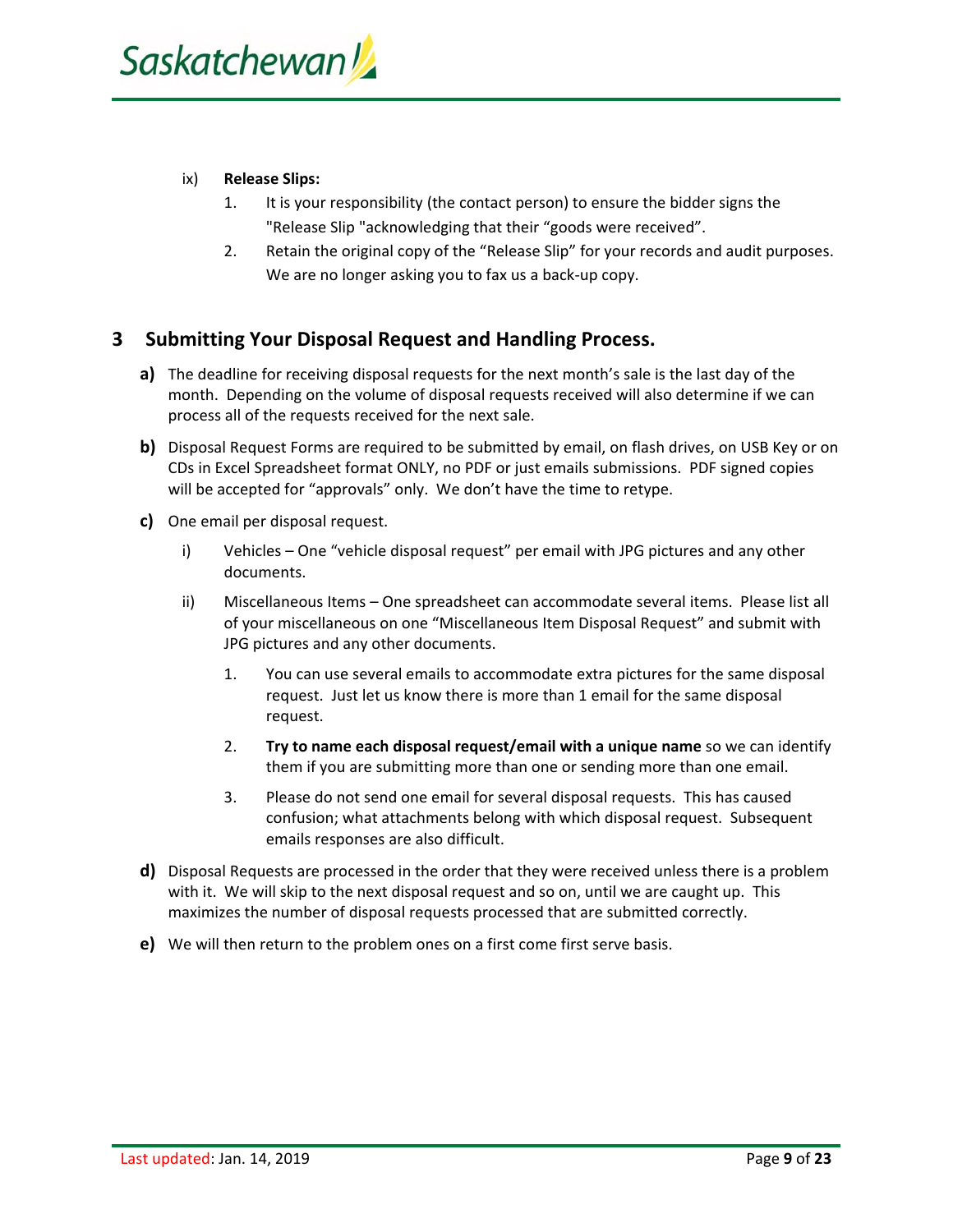- **f)** We will not be able to process requests to dispose of items if the information is not received in a format we can use and/or upload to the SaskSurplus website.
	- i) Hand written forms will be rejected and will **not** be processed until staff have an opportunity to review and retype them. (this may take months). If the hand written forms submitted are **not legible they will be rejected and not reviewed.**
	- ii) Please do not submit pictures or spreadsheets as PDF documents or pictures embedded in word documents. Pictures need to be submitted individually in JPG format reformatted to 640 x 480 pixels.
- **g)** In some cases only a portion of a miscellaneous disposal request may be processed while other items may be rejected for one reason or another. Rather than holding up the entire disposal request we will process the items we can and the remainder will be rejected.
- **h)** Rejected items can be resubmitted using the same disposal request with the necessary corrected information or resubmitted on **a new disposal request form** with the necessary corrected information if there were too many problems and need to be redone completely. Updated pictures will probably be required.
	- i) Submitting new disposal request. You can use the same form (if it is current) by simply modifying or removing the items that have already been processed (items with a sale number or identified as OK) and only re‐submitting the rejected items with the necessary corrections or missing information. You will also need to re‐submit the matching pictures renamed as described below. (See Section ‐ Digital Photos)
	- ii) A new disposal request number will be created by SaskSurplus for the revised disposal request submitted if required.
	- iii) Or an entirely new form can be created.
	- **i)** If items go through a sale and are not sold. At the discretion of SaskSurplus items typically are relisted in the next sale (try to sell in two sales). If the items are large where shipping expenses to a recycler or landfill could be significant items may be relisted a  $3^{rd}$  or  $4^{th}$  time. Please contact SaskSurplus if you are prepared to incur shipping expenses and to have the item(s) removed from the sale process and deemed to junked items.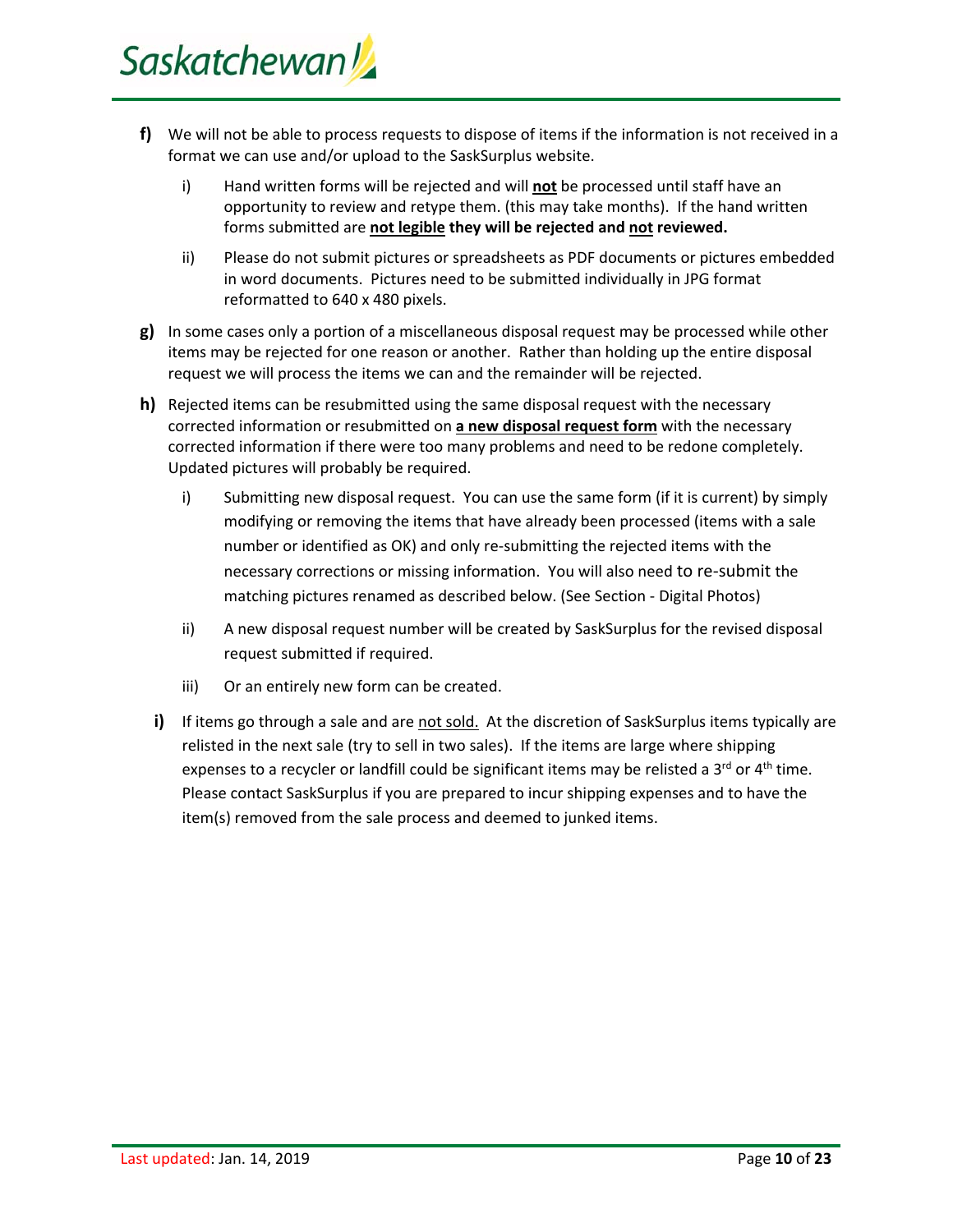#### **4 Approval to Dispose**

- **a)** All disposal requests are required to be approved by an appropriate **ministry official with disposal authority, typically an out of scope director or delegated manager.** The disposal program requires notification of any delegated authority given or if delegations have changed before approvals can be accepted. A simple email to **SaskSurplus@gov.sk.ca** will do.
- **b)** Disposal requests can be approved by:
	- **i.** An email approval to SaskSurplus@gov.sk.ca is acceptable from a person with authority. Stating "Approved". Please ensure the disposal form is attached to the email.
	- **ii.** Signed disposal requests can be emailed as an attachment or Faxed to 306‐787‐2092 or mailed to: SaskSurplus, 500 McLeod St. Regina, SK. S4N 4Y1
- **c)** The recommended minimum selling price should be completed by the ministry to establish a reasonable "minimum" sale value considering the condition of the item. **The approval signature approves that the items are surplus to the ministry and provides validation and approval of the recommended "minimum" selling price.**
- **d)** Ministry items may be sold below the minimum selling price at the discretion of Central Services, Disposal Program.
- **e)** Anything that has an expected sale value of less than \$100 should have a declared minimum selling price of \$1.00. A minimum selling price of **\$1.00** is an acknowledgement of the item(s) are being **sold as unreserved**. Administratively it's not worth the time and effort to relist items for less if not sold.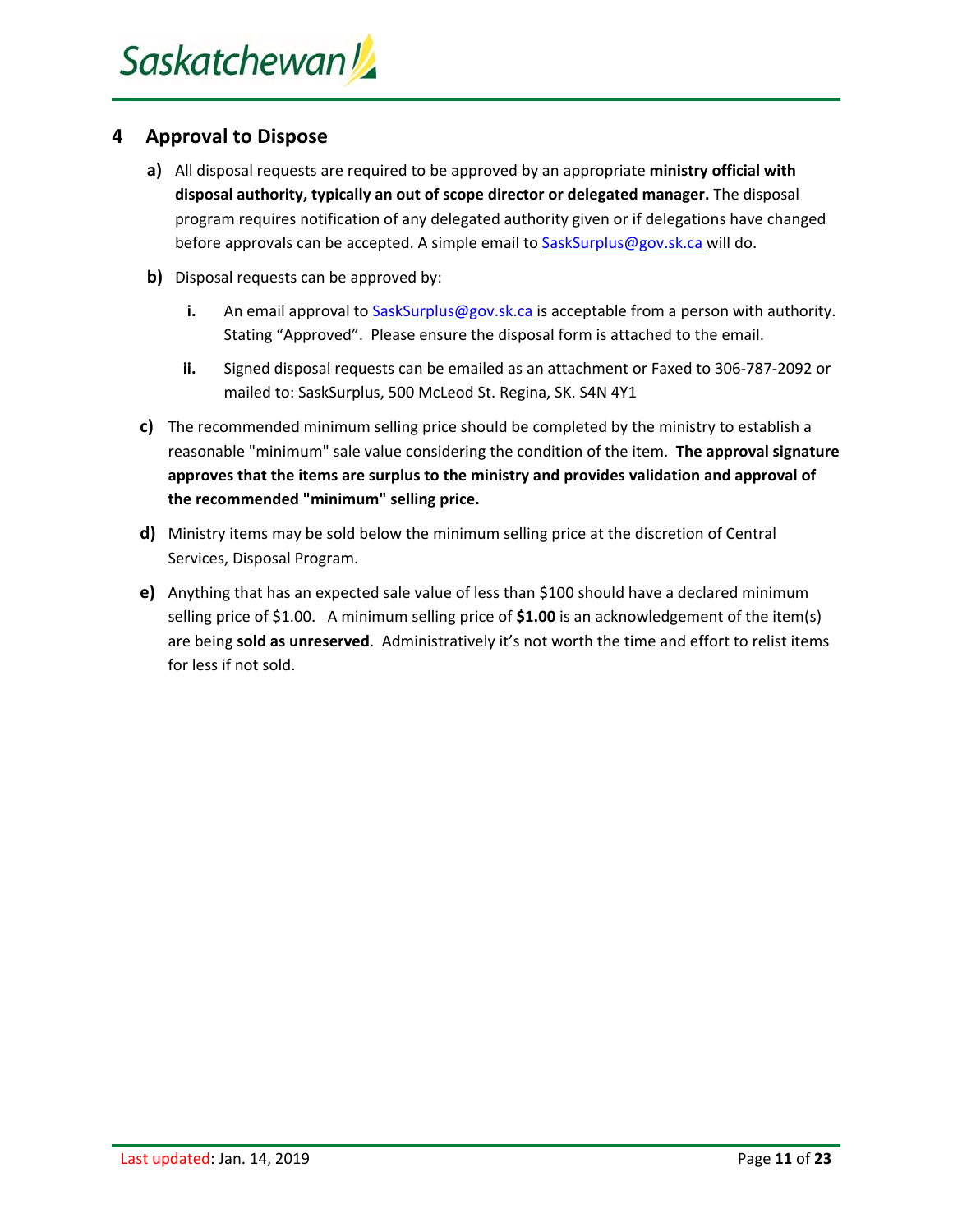#### **5 Ready for Pick‐up or "Dock Ready"**

- **a)** All items for disposal need to be made "Dock Ready" or "Ready to Pick‐up" before proceeding with the disposal process.
- **b)** Items need to be accessible for pick-up.
- **c)** Items need to be decommissioned, uninstalled or disassembled (if required).
- **d)** All government identification decals must be removed, including vehicle identification decals.
- **e)** Vehicle licence plates must be removed.
- **f)** Vehicles should be cleaned, inside and out and washed, vacuumed if required.
- **g)** For small buildings, all utilities need to be disconnected. This is a ministry responsibility that can't be passed onto the buyer for liability reasons.
- **h)** Items that are not included with the building (or group/lot of items) should be removed from building and should not appear in any pictures.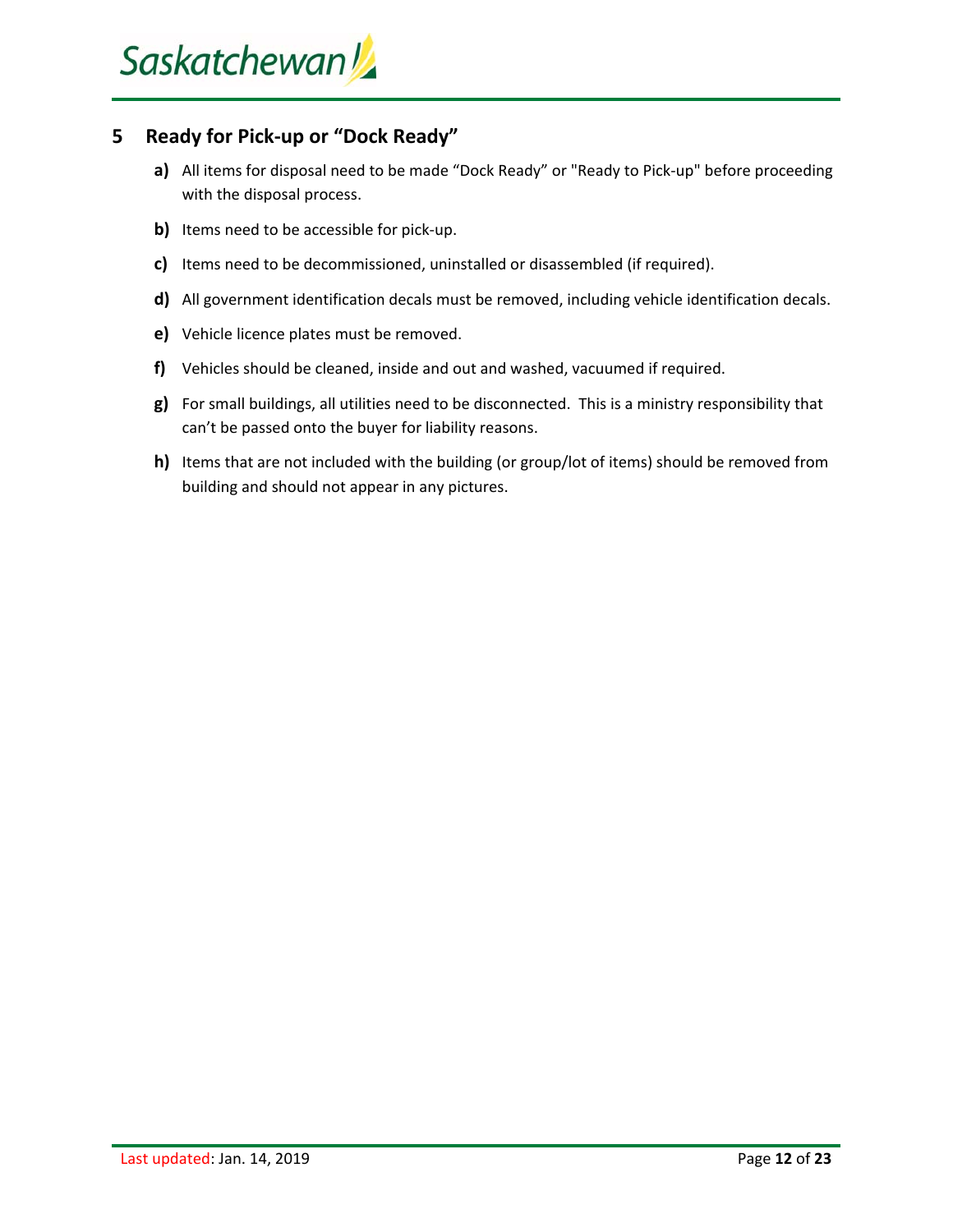#### **6 Office Furniture, Equipment and Supplies**

- **a)** Please use the Community Donation Program (CDP) for office furniture, equipment and supplies **as your first option to dispose.**
- **b)** Please visit website if not registered. www.communitydonations.ca click on " How to Register your Organization
- **c) These items will be rejected** if they have not been previously posted to the CDP program for donation.
- **d)** Office furniture and equipment **may be accepted** on a Miscellaneous Disposal Request **if the items have been through the CDP program** and not claimed but too good to discard.
	- i) **Please include the CDP posting number** on your spreadsheet in the "Program Reference Number" column otherwise it may be rejected.
	- ii) All furniture and equipment will **need to be approved for sale or may be authorized to discard by SaskSurplus** staff if sale history indicates items do not have any sale value.
- **e)** Office furniture and equipment will also be **accepted if this is a result of a large office move**. (Please call us to discuss.)
- **f)** Items not "typically" found in a regular office environment should be sold through SaskSurplus sales. Some examples include:
	- i) Unique, expensive or antique items.
	- ii) "Large" photocopier type printers
	- iii) Large format printers or plotters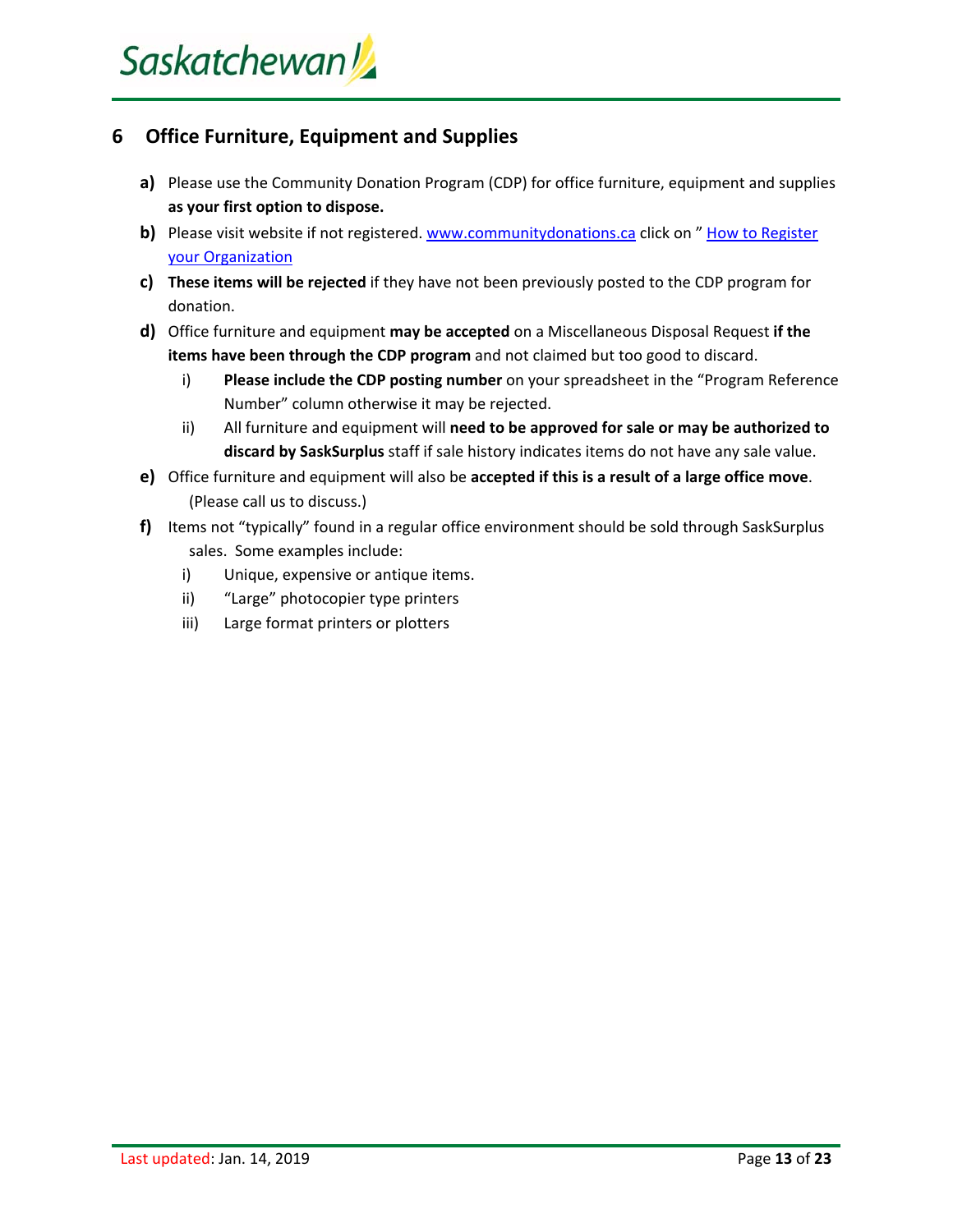#### **7 Miscellaneous Item Listings**

- **a)** Complete a **Miscellaneous Item Disposal Request**. The SaskSurplus website is under construction. Please email SaskSurplus@gov.sk.ca for a current copy.
- **b)** One line per "item or group of items" as they should be posted to website and sold.
- **c)** Please group small items into "similar" groups or lots of items large enough so it is worth the bidder's time and expense to pick up.
- **d)** *"Ministry Reference" number(s)* ‐ Use a unique number(s) to identify all items clearly. Physically tag or mark each item if required. You can use address labels or any other means to securely attach a number to the item. Do not use sticky notes, they don't stay on.
	- i) Use either your own identification numbers, etc. or use 1, 2, 3 etc.
	- ii) Rename the corresponding digital picture file name(s) to match the reference numbers. If there is more than one picture per item, add .1, .2, .3 etc. to the file name. If you are uncertain how to do this, please call us for help.
- **e)** *Location / Program # Reference* (if Applicable) column. On occasion, additional information may be required to identify an item by where it is or a program number. Examples may include *4th floor, north lot* or a program number such as Community Donations posting number.
- *f) Quantity* ‐ identify the number of items in your group or "Lot of x"
- **g)** *Item Name* ‐ what is it, in a word or two.
- **h)** *Item Details* ‐ For equipment use year, make, model for other items use Type, metal or wood as examples or another description that identifies the item uniquely such as round for tables or Lateral, 4 drawer for file cabinets.
- **i)** *Item Description* ‐ Describe your items clearly, size, length, dimensions are all important descriptions. Include an accurate *condition description* for the public to assess a value for the item and bid accordingly.
- **j)** *Overall Condition* In general terms, select only one condition that will populate a specific field on the website.
- **k)** *Capital Asset* Please identify with an "X" if the item is a capitalized asset with a remaining book value. In the event the item is requested to be transferred to another ministry we will contact your financial divisions to obtain the following:
	- a. Amortization Date
	- b. Original Capital Cost
	- c. Accumulated Amortization
	- d. Net Book Value
- **l)** *Recommended Minimum Selling Price* For Ministries, this value gives us an idea of what the expected sale value should be. **Anything that has an expected value of less than \$100 should be declared as \$1.00** or should be sold as unreserved. Administratively it's not worth the time and effort to relist items for less if not sold.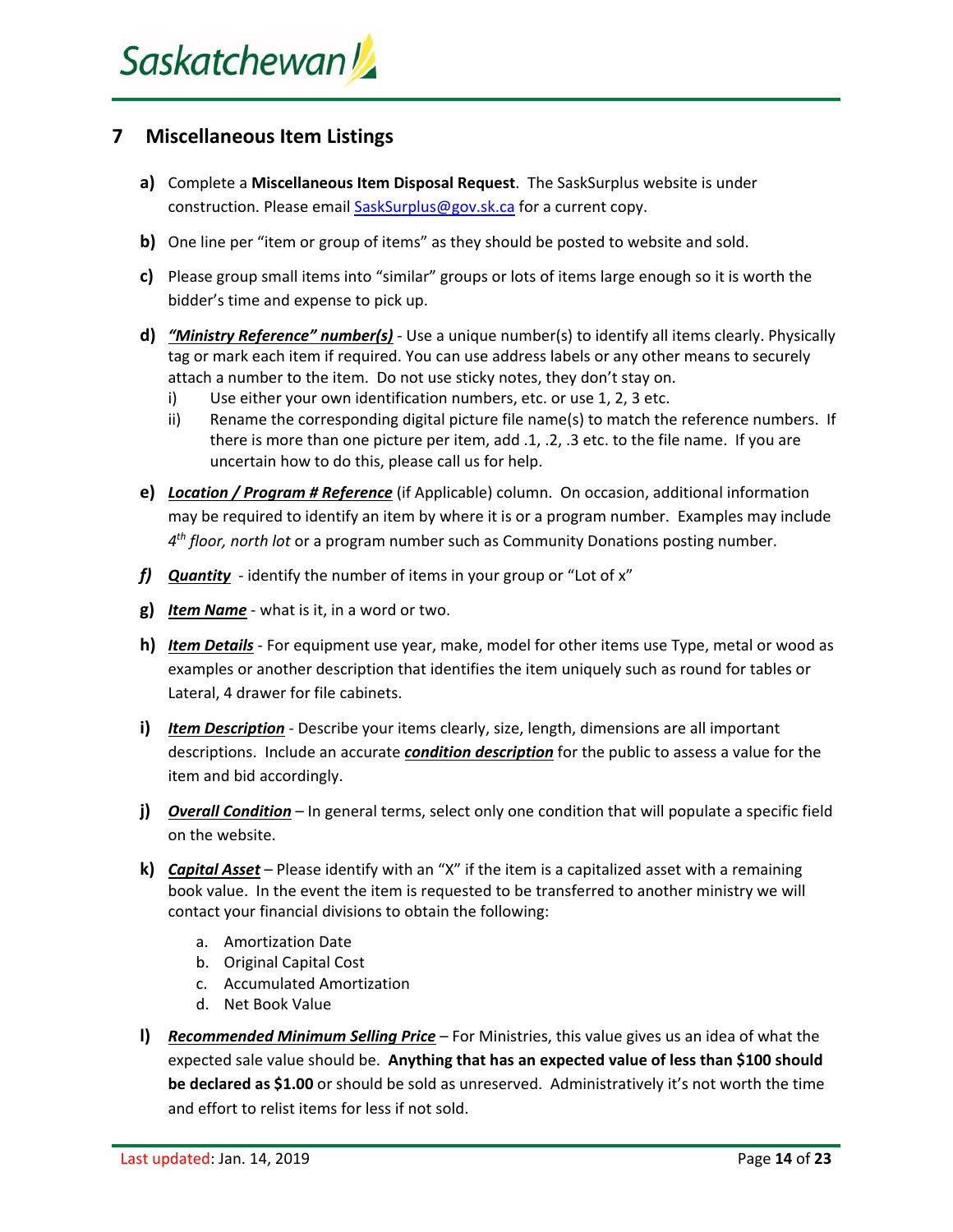#### **8 "Groups" or "Lots" of Items**

- a) One line per "Lot". Please include a description that captures the lot of items you want to sell. We cannot accept if the lot of item uses multiple lines to describe your lot. Each line represents a single website posting. Descriptions need to follow this format.
- **b**) Use a one unique "Ministry Reference" number(s) to clearly identify each lot of items.
	- i) Use either your own or use 1, 2, 3 etc.
	- ii) Physically tag or mark each item if required. (Do not use sticky notes, they don't stay on)
	- iii) Rename corresponding pictures to match the reference numbers. If there is more than on picture per item, add .1, .2, .3 etc to the file name. If you are uncertain how to do this, please call us for help.
- **c)** The items in each lot have to be appropriately grouped by the same item, similar type or related of items.
- **d)** If there are a number of items that you wish to sell in one lot, use the "quantity" to describe the Lot. Example: Lot of 6, or Lot of 3, etc.
- **e)** Never describe your lot as a "pile of" or "pallet of" or "boxes of". There is no reference to quantity or value.
- **f)** If items should be grouped together, please list them that way. As an example: Boat, Motor and Trailer should all be on one line.
- **g)** The size of the lot should not be too big or too small. This is discretionary depending on what it is. Think of the potential buyer and what will be required to pick up the items.
- **h)** Items of potential value should not be included in a lot containing miscellaneous or small items.
- **i)** Describe the "lot" that generally captures the items that are in the lot or group. Describe the lot with a brief description. e.g. Lot of Weather Forecasting Equipment, Lot of Bearings, Lot of lights. (Include the quantity in the description if possible.)
- **j)** If the lot contains dissimilar items, clearly identify on the disposal request the individual items that belong to the same lot.
- **k)** The pictures should clearly show the items in the lot by a group photo or individual pictures of items.

Continued…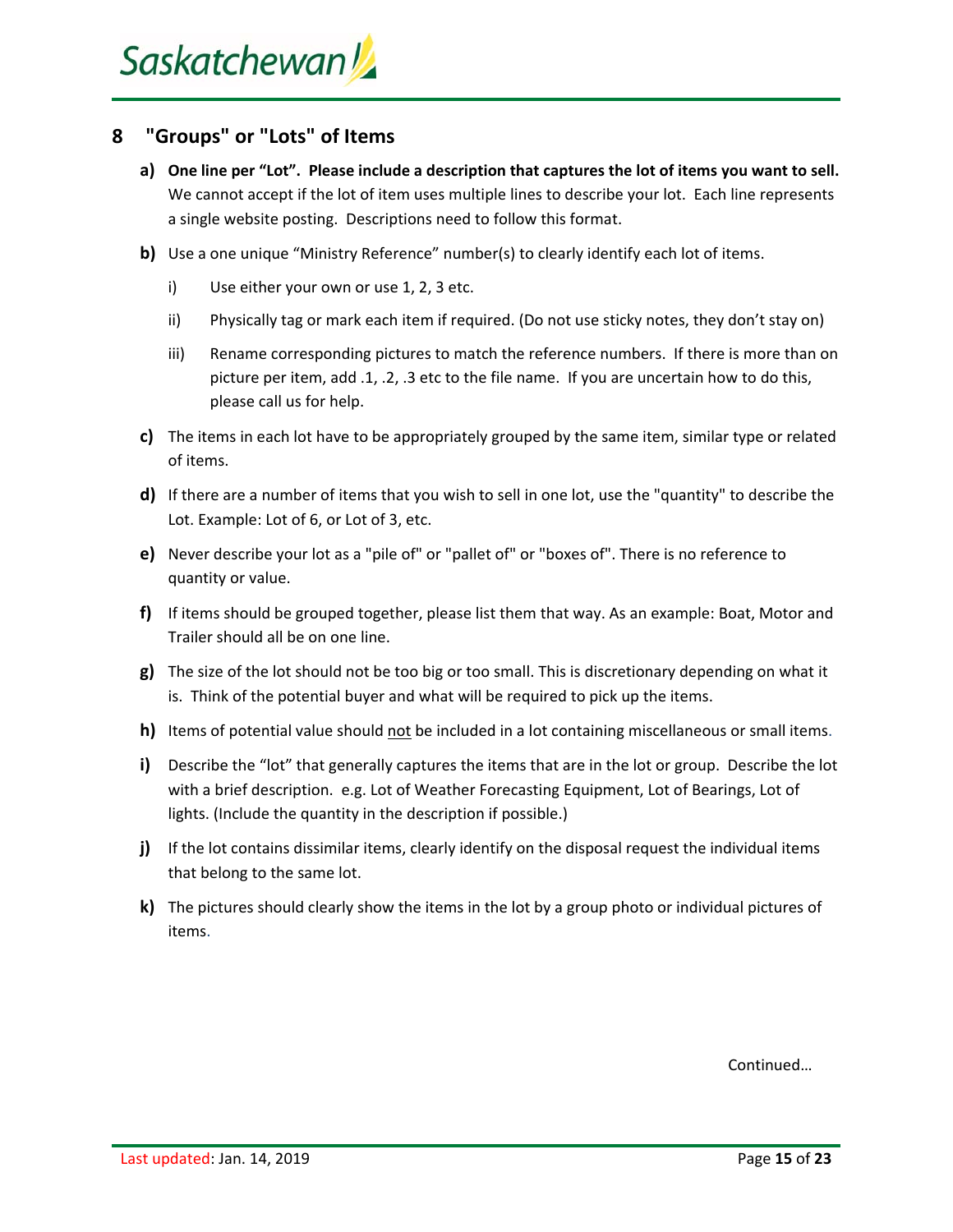- **l)** If there are numerous small items or detailed information in a lot, we can also accept a list of items including the condition descriptions in a word document included/attached to your disposal request.
- **m)** If the condition of an individual item(s) in the lot is different than the rest, that should be clearly stated or no be in the same lot at all.
- **n)** Do not include valuable items in the same group as invaluable items or in a group at all. Valuable items should be sold separately, if appropriate.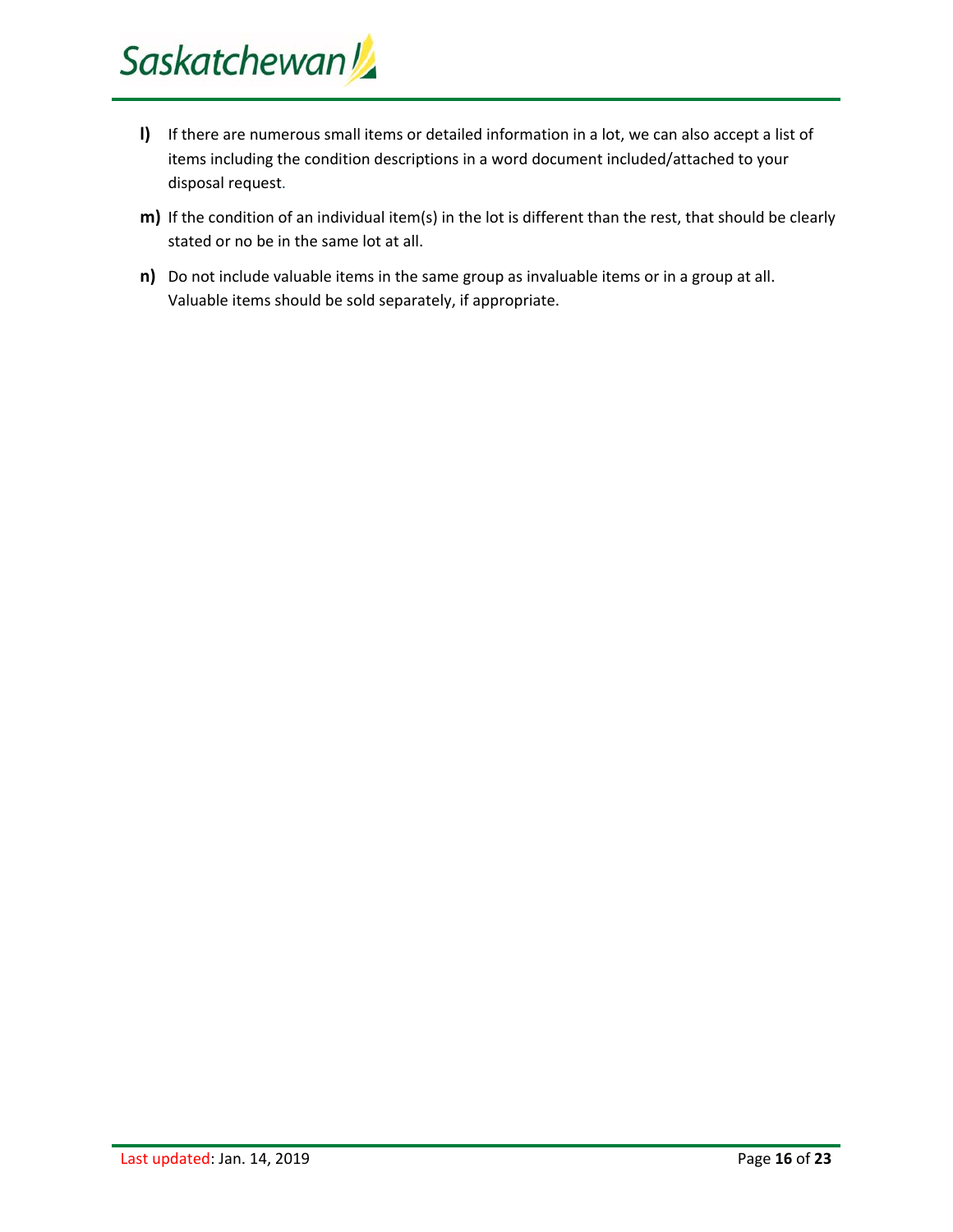#### **9 Small "Movable" Buildings**

- **a)** Large buildings do not fall under SaskSurplus Disposal Program. This may require a public tender for the removal or sale of capital property. (Contact Disposal Program for more information)
- **b)** Bidders are only responsible for the removal of the building or items once they are purchased or owned by the bidder. No additional work can be included to make it "ready for pick up". This would be considered as providing a service to government. The following few points are considered as government's responsibility.
- **c)** All utilities must be disconnected.
- **d)** Items that are not included must be removed from building. (This is not the buyer's responsibility)
- **e)** Any items that are included with the building need to be identified as included. Items need to have details including condition. A picture is also required of all items included.
- **f)** Describe the construction including, size, etc.
- **g)** Describe the condition accurately.
- **h)** Describe the foundation, on cement pad, blocks or wheels, (hitch or no hitch, etc.
- **i)** Bidders are required to complete a "Licence Agreement" to cover the liability responsibility for the removal of larger items where there is work performed on government property.
	- i) Please describe the scope of work required to remove the building. Here is a clip from the agreement.
	- ii) Date items should be removed from property.
	- iii) Include any unique issues related to the removal, trees or accessibility, road or ground conditions.
	- iv) Who is the disposal contact and phone number?

The Licensor hereby grants the Licensee permission to enter upon or access to government property located at: (the "Property") for the purposes of: *beginned* to the purposes of: *beginned* the purposes of: *beginned* the purposes of: **beginned** the purposes of: **beginned** the purposes of: **beginned** the purposes of: **beginned** the purposes removal of any debris from site. For the following period: Month, day, 20xx to Month, day, 20xx, Between the hours of: 8:00 A.M. and 5:00 P.M. unless extended hours are authorized by appropriate site official, *Name* - 306-???-???? (the "License Period").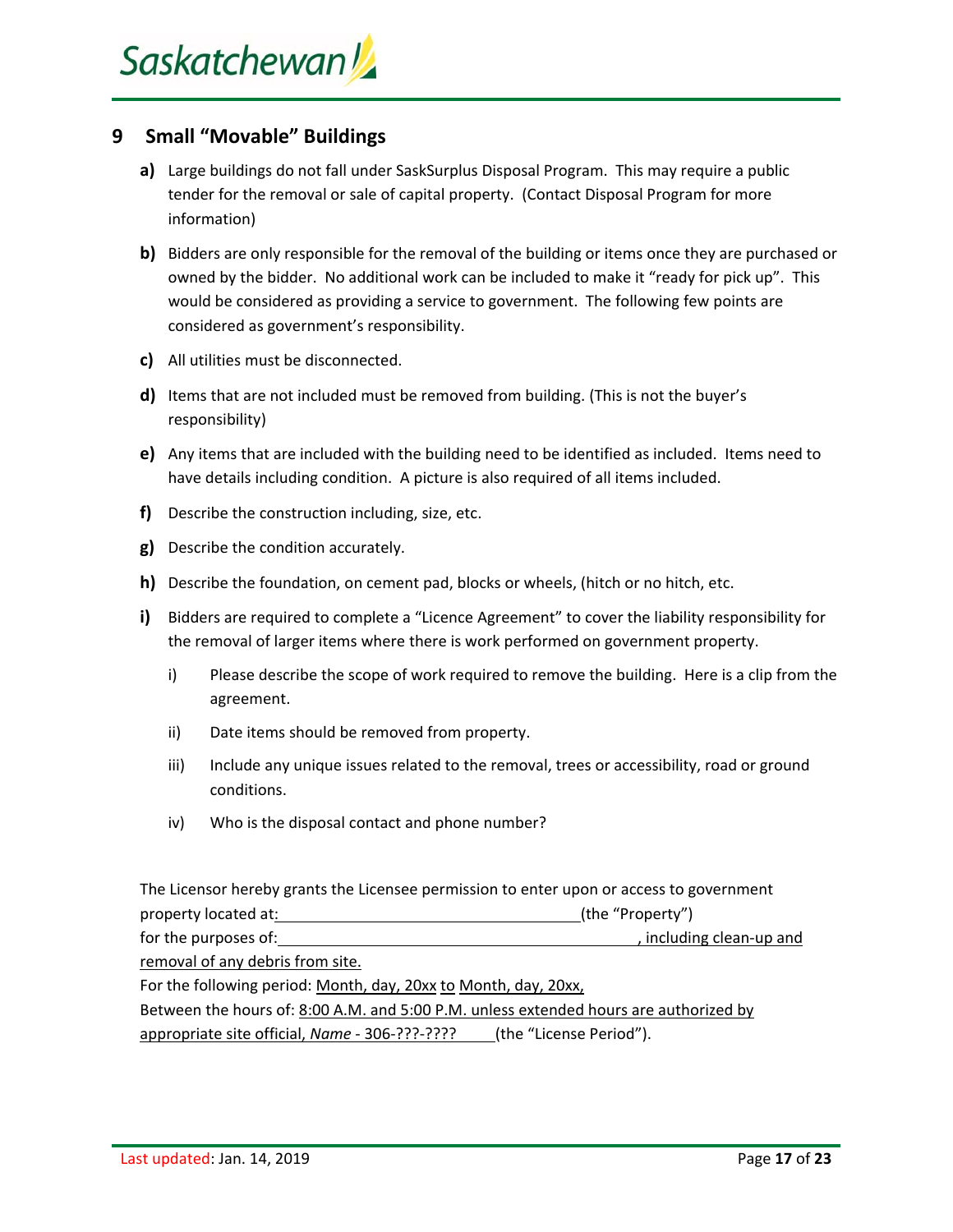#### **10 Vehicles and Motorized Heavy Equipment**

- **a)** Complete a **Vehicle and Motorized Equipment Disposal Request**
- **b)** Complete a CONDITION REPORT / Preliminary Inspection for mechanical problems or recent repairs that may not appear on an SGI Safety inspection report.
- **c)** On the vehicle disposal request, the ministry needs to declare if there has been an "**SGI" Vehicle Safety inspection** completed on the vehicle within 30 days of the vehicle disposal request being submitted for sale/disposal. This is a "yes or no" question.
- **d)** A copy of the SGI vehicle inspection (passed or failed) needs to be included with the disposal request
- **e)** If the vehicle has a "**Passed" SGI Inspection.** The vehicle will be sold as a **"licensable"** vehicle.
- **f)** If the vehicle has a **"Failed" SGI Inspection.** The vehicle will be sold as a **TOW ONLY** vehicle. **The vehicle will require a passed SGI Inspection to be licensed**. Buyer assumes full responsibility for repairs and a new inspection.
- **g)** If the vehicle has **"No SGI Inspection".** The vehicle will be sold as a **TOW ONLY** vehicle. It is unknown if any repairs or safety concerns exist (if any). **The vehicle will require a passed SGI Inspection to be licensed.** The buyer assumes full responsibility to ensure repairs are completed if required and a new inspection.
- **h)** See Section 4. Ready for Pick‐up or "Dock Ready"
	- i) All government identification decals must be removed, including vehicle identification decals.
	- ii) Vehicle licence plates must be removed.
	- iii) Vehicles should be cleaned, inside and out and washed, vacuumed if required. If vehicles are received that are not ready for sale they may be rejected or additional fees may be charged for cleaning and removing decals.
- **i)** Ensure recalls notices on the vehicles have been completed. Outstanding recalls can be checked by going to the manufacture's website.
- **j)** Pictures to be taken of vehicle/Equipment:
	- i. Drivers side front hood and side of vehicle
	- ii. Passenger side back, trunk/truck box and side of vehicle
	- iii. Drivers side seat(s), front and back.
	- iv. If applicable, 4x4 shifter or electronic shift indicator.
	- v. Passenger side seat(s), front and back
	- vi. Odometer reading
- vii. Any damage, dents, rust, rips, etc.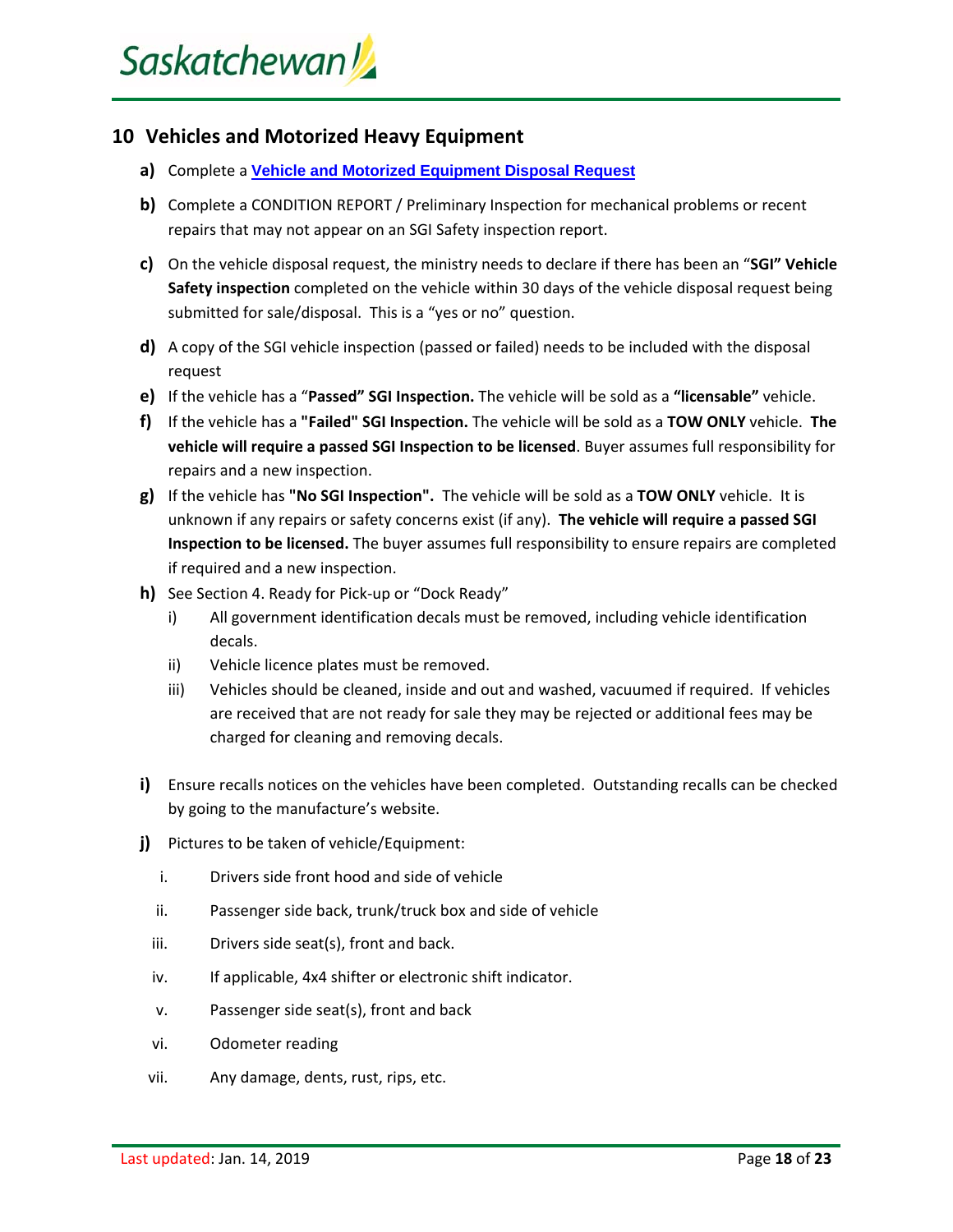#### **11 Describe Condition of Items Accurately**

- **a)** Good, Fair, Poor etc. are general terms that described the "overall" condition.
- **b)** Condition descriptions should be expanded if possible in your description of the item. "Used" or "old" are poor descriptions without additional information. The condition of the items should be clearly stated and accurate.
- **c)** State if the items are functional (furniture) or operational, working or not working, for equipment.
- **d**) If it is not functional or operational state why in the condition description column, this will reduce the number of phone calls from the public.
- **e)** Include any recent repairs, upgrades or positive comments. The row height can be expanded to include all of your comments if required.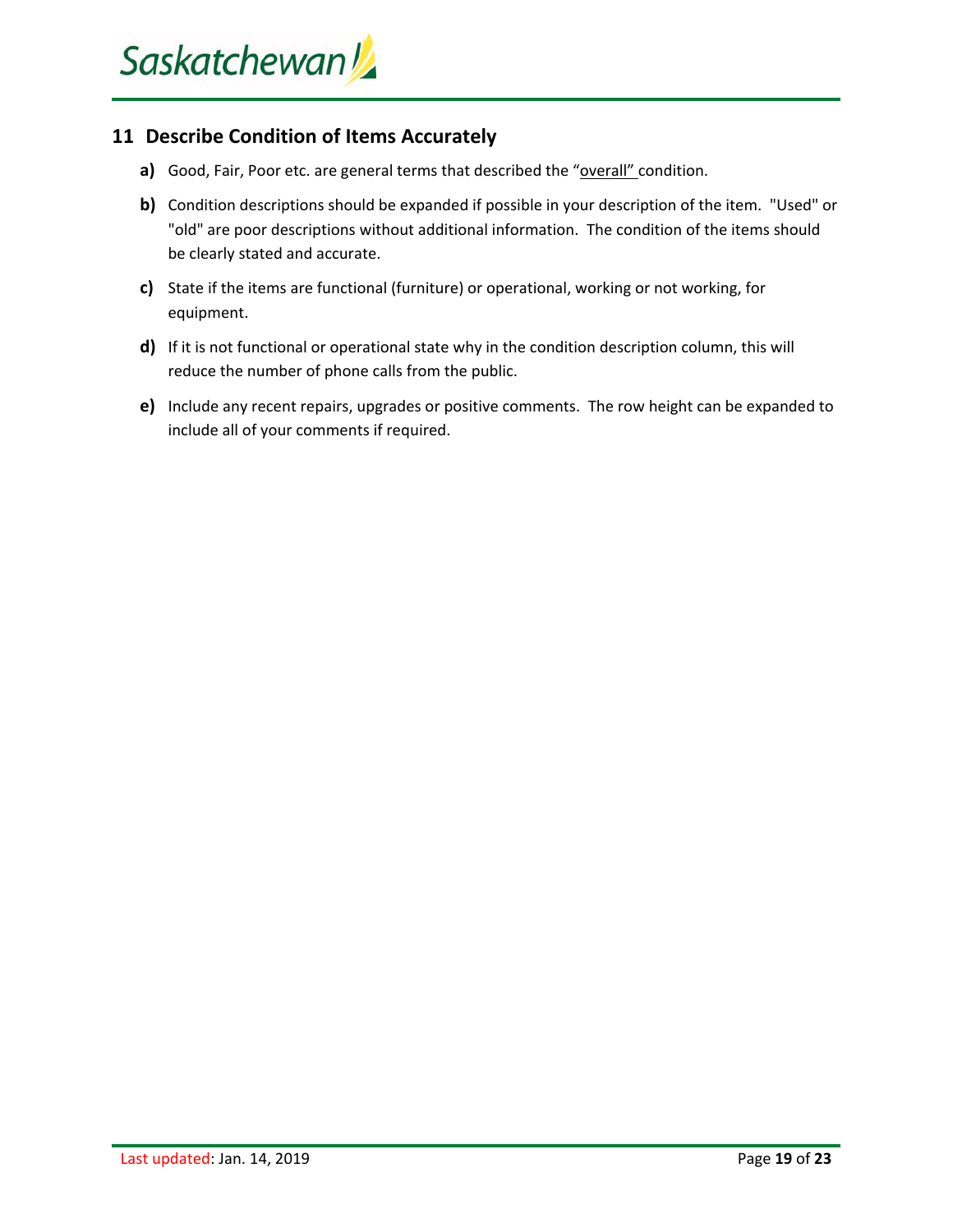#### **12 Digital Photos (for items sold on site)**

- **a) Rename your pictures** according to your **Ministry Reference Number. We recommend using 1, 2, 3, etc. if no ministry reference number exists.** If you have more than one photo add .1, .2, or .3 etc. behind your Ministry Reference number. Don't use the #, our website doesn't accept this symbol.
- **b)** Please provide one or more pictures of each individual item or lot. We cannot use the same picture for multiple items. **Actual pictures of each are required.**
- **c)** The pictures must match and support the descriptions of the item or lot.
- **d)** Digital photos are required for all items sold "on‐site" and must be in **JPG format ONLY**. **Please downsize to 640 x 480 using a photo editor**.
- **e)** To resize a mass number of photo all at once.
	- a. Select the first photo, hold the shift key and select the last photo in your file directory.
	- b. Right click and select "Send To" then select "Mail recipient"
	- c. A window will appear
	- d. Select Smaller 640 x 480
	- e. Click on attach
	- f. A temporary email will be created
	- g. Right click, then "Select all" of the pictures in from the email
	- h. Then right click again and select "Copy"
	- i. You can now paste all of the resized photos to a directory of choice or back to the same directory and replacing the large photos.
- **f)** Email your photos and the disposal request to **SaskSurplus@gov.sk.ca.** Large quantities of pictures should be burned to a CD and mailed to: SaskSurplus, 500 McLeod St. Regina, SK. S4N 4Y1. Please do not send printed pictures or PDF files as these are usually not useable and must be converted to jpg digital format for the website.

| <b>Attach Files</b> | X<br>E                       |
|---------------------|------------------------------|
| Picture size:       | Smaller: 640 x 480           |
|                     | Total estimated size: 233 KB |
|                     |                              |
|                     |                              |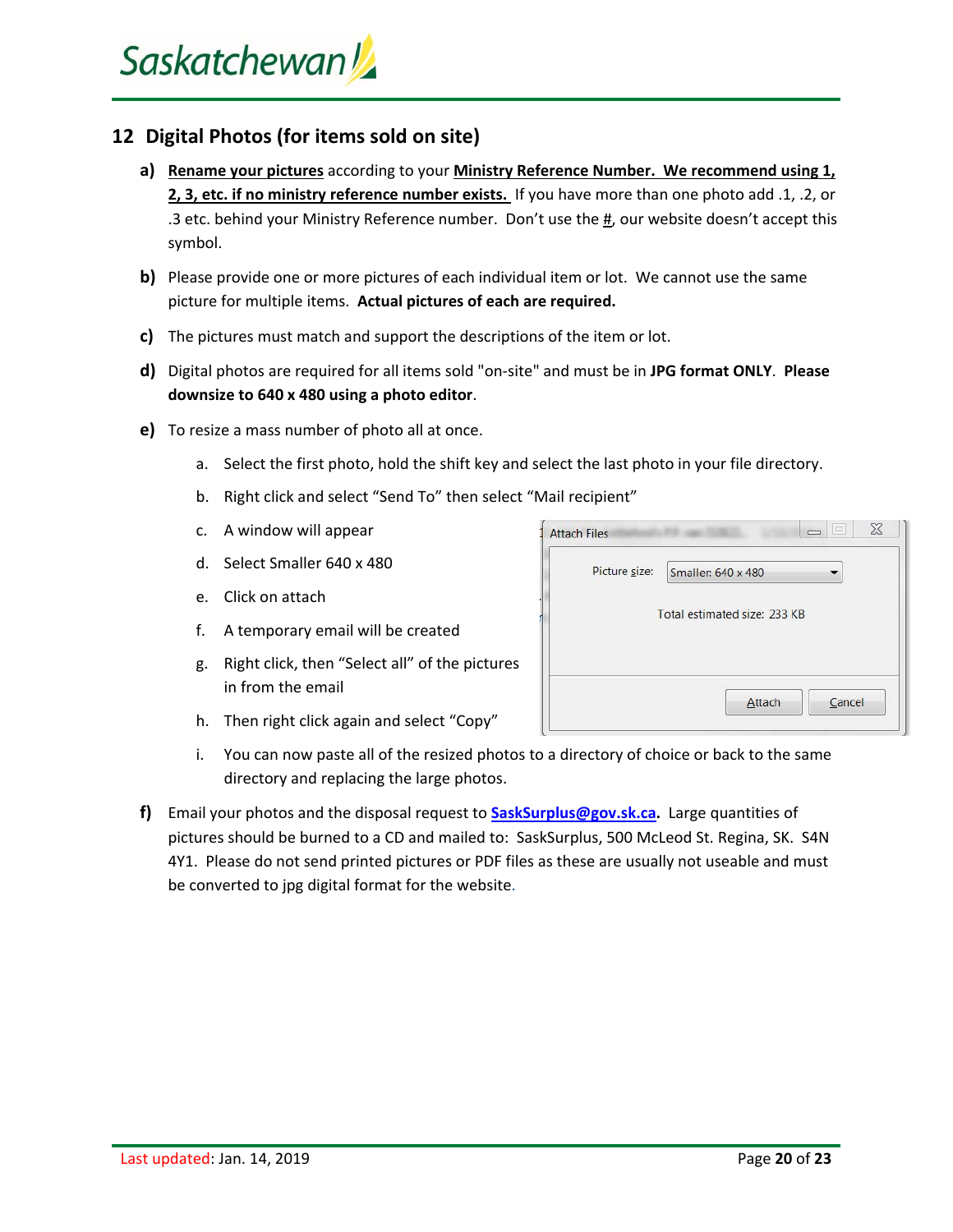#### **13 Chemicals: including janitorial "supplies" cleaners, waxes, etc.**

- **a)** Must have the "Material Safety Data Sheet (MSDS)" physically attached to each product being sold.
- **b)** The miscellaneous disposal request must have a declaration included in the description for each product that states "MSDS are attached to product".
- **c)** Partial containers can be sold "only" in the "original" container and in the original strength and must have the MSDS sheets also physically attached.
- **d)** The miscellaneous disposal request must have a declaration included in the description for each product that states "MSDS are attached to product".
- **e)** If possible, small quantities and/or partial containers should be included with the equipment and included with the description of the item.
- **f)** Larger quantities or products that are not associated with equipment can be sold separately by the lot. Please identify the quantity. Describe the lot accurately. Don't make the lot sizes too big or too small if possible. Please keep the buyer's interests in mind when creating lots. That includes travel time/expenses to pick‐up. What makes sense?
- **g)** Any cleaning products, waxes, etc. that is not in the original container or has been mixed/diluted cannot be sold and must be disposed of in accordance with the MSDS.

#### **14 Scrap Metal Disposal Requests**

- **a)** Please complete the **Scrap Metal Disposal Request** for your scrap metal. The SaskSurplus website is under construction. Please email SaskSurplus@gov.sk.ca for a current copy.
- **b) 1st Copy: Scrap Metal Dealer copy.** So they know what you have, who to make the cheque payable to and where to send the cheque.
- **c) 2nd Copy: SaskSurplus copy**. Fax or email a pdf copy to SaskSurplus@gov.sk.ca for accountability. We should have a copy so we know there should be a cheque arriving for your items. The form does not have to be 100% completed but should have enough description detail to identify what you have (weight tickets would be good if you have them) so we can match it up to the payment when we receive the cheque from the Scrap Metal Dealer.
- i) If the scrap metal was previously a capital asset (like a truck) it should have been previously approved for disposal by Central Services under *The Purchasing Act, 2004* authority.
- **d) 3rd Copy: Your Copy**. Keep for your records for the proceeds deposited to your clearing account.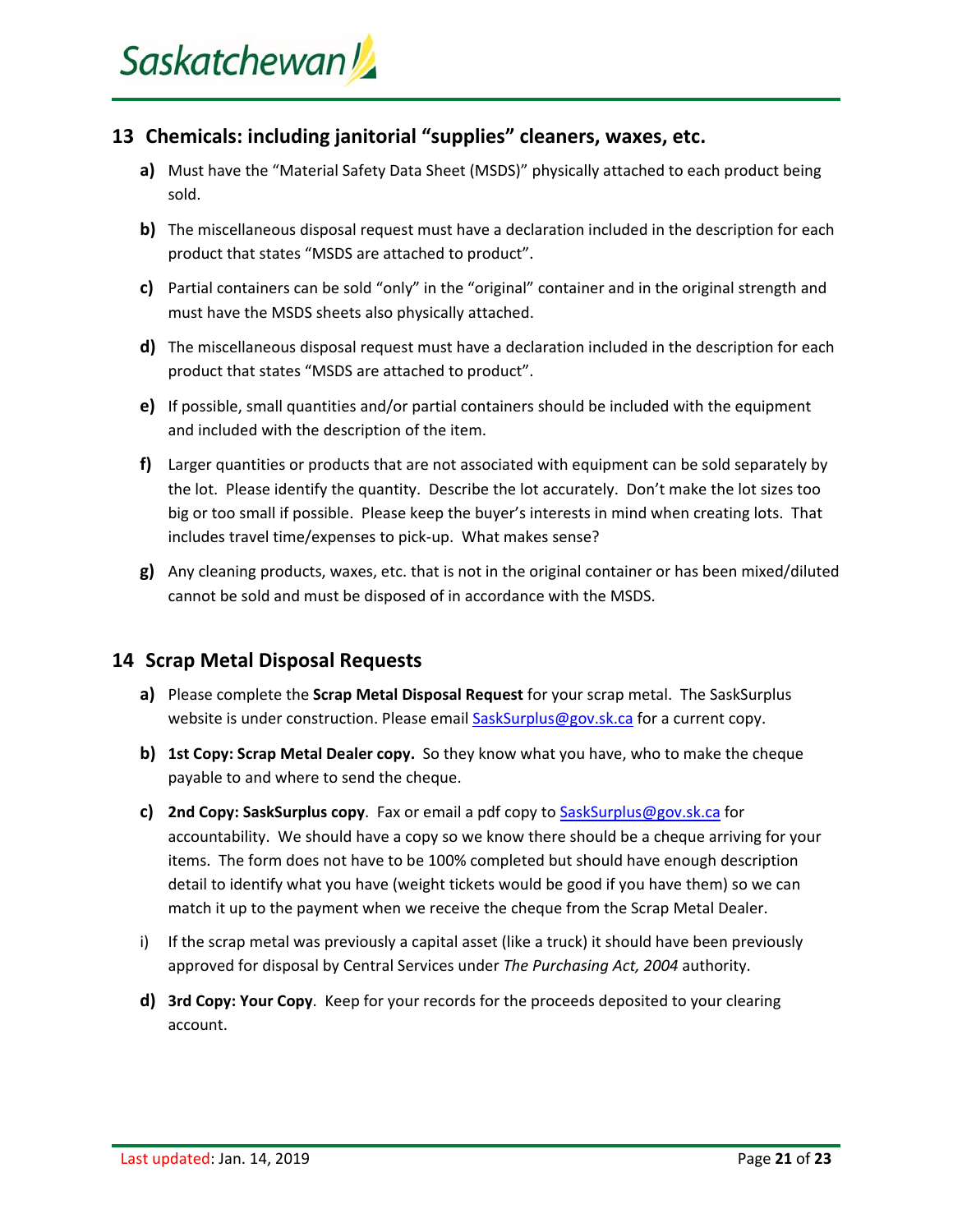# Saskatchewan

### **15 Government Employees bidding on items that are for sale on SaskSurplus**

*Central Services does not authorize the disbursal of government assets to government*

*employees.* The disposal of assets must be properly declared surplus, documented and records retained by the Ministry.

When assets are being sold to the public through (www.SaskSurplus.ca) website, Government employees are welcome to bid. If employees are directly involved as a disposal contact, they need to inform their supervisor of their bidding intentions as well as identify on their bid form, their supervisor's name and that they have been notified.

#### **16 Moving and Selling Items at 500 McLeod Street, Regina**

- **a. We will need your disposal request submitted to us first!!!!**
- **b.** Don't forget to indicate where (the physical address or location) the items for sale are located on the "**Sale Location:"** area on the disposal request form.
- **c.** If it is at 500 McLeod Street, Regina we will call you when we can accept. Items are accepted on a first come, first serve bases or by priority, only if we have space.
- **d.** Anything sent to 500 McLeod Street, Regina without our prior approval might not be accepted. It will be returned at your expense.
- **e.** The preferred sale location is on your site to minimize further handling and shipping expenses.

Deadline for submissions is the end of the month for the next month's sale, sooner if the items are being sent to 500 McLeod Street, Regina. Once we are aware of what you have and the condition it's in, we will work with you to dispose of your items.